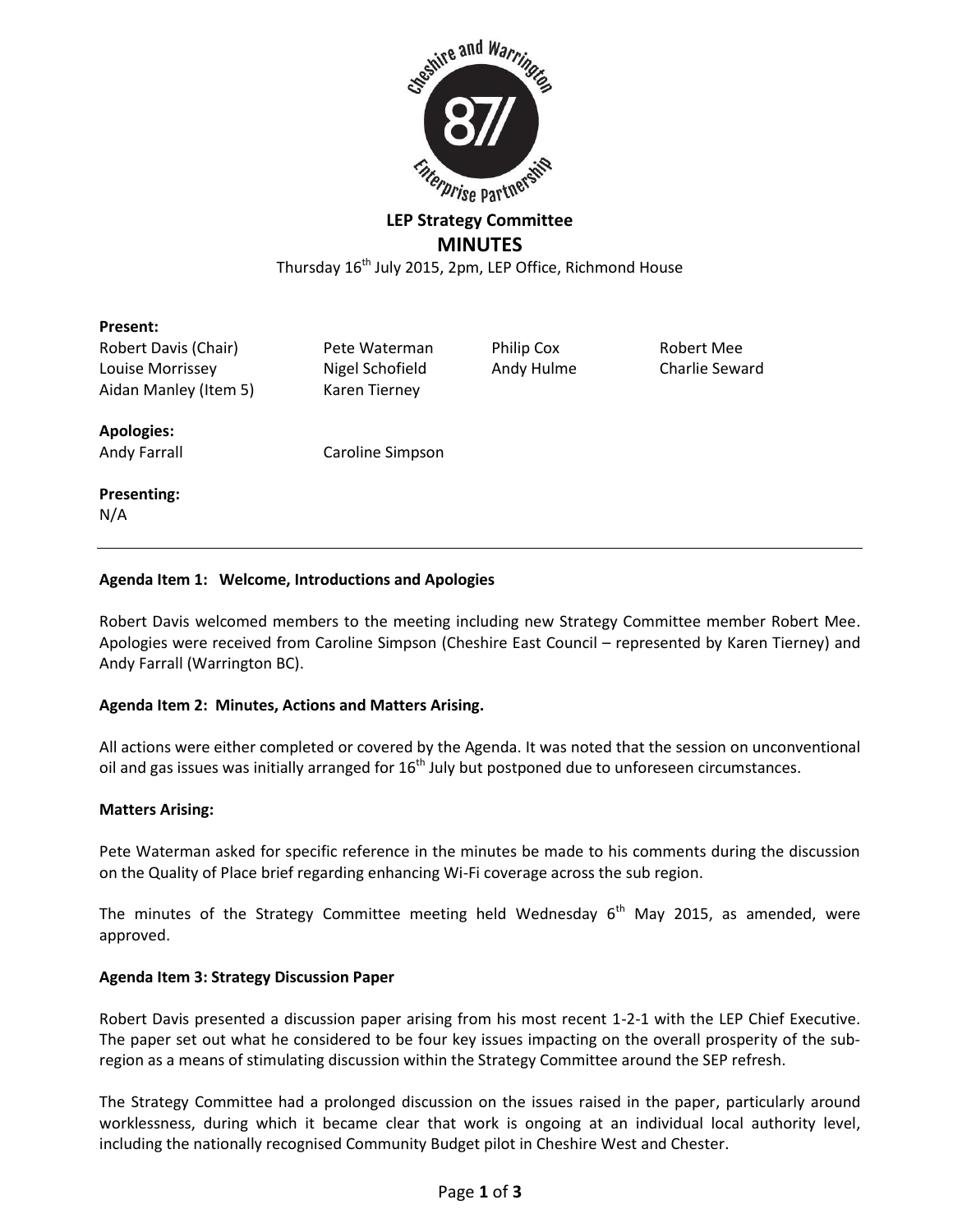The Committee thought that we should seek to include this approach, along with other good practice identified in our LEP area, and indeed beyond, in our SEP as a key area of future focus. In addition the Committee supported the aspiration to have the lowest long term unemployment in the UK.

Reference was made to the emerging work streams developing as part of the activity to develop a devolution-linked growth deal. Following a suggestion by the LEP Chief Executive Philip Cox, the Strategy Committee agreed that a private sector Board Member should be allocated to each growth deal workstream to provide a business perspective to the ideas being generated.

Pete Waterman volunteered to support the connectivity work stream.

A number of actions were agreed arising from the discussion: -

*Action: Nigel Schofield to supply details of a current Chambers of Commerce survey on skills needs, for circulation to the Committee.* 

*Action: Andy Hulme to contact Steven Broomhead (Warrington BC) regarding a study he led into how economic development could be done better across the sub-region.*

*Action: Julian Cobley to scope out a project on Wi-Fi provision as part of the Connecting Cheshire programme.*

#### **Agenda Item 4: Strategy Work Programme**

#### **Updating the SEP progress report**

Philip Cox updated Committee members on progress of the work programme being undertaken to refresh the SEP. Discussions have taken place with local authority partners on a revised economic objective – growing the economy to £50 billion a year by 2040 (£38 billion by 2030). This avoids any perceived conflict with current local plan timescales.

Place-specific plans for Crewe, Chester / Dee and Warrington would be at the heart of this revised ambition, but as part of a generally more holistic approach.

Philip noted that both energy and science featured in the Chancellor's 'Productivity Plan' which suggests our SEP will be well aligned with national priorities. It is intended to take the revised SEP to the September Board.

#### **Developing the evidence base**

Andy Hulme confirmed that the **Atlantic Gateway Science and Innovation Study** being undertaken by SQW was progressing well. A Steering Group made up of the three AG LEPs plus other key stakeholders has been established and met for the first time in June. The consultants are currently progressing a series of scoping interviews including amongst others Ged Barlow in his position as Chair of the LEP's Innovation Board.

Mickledore Ltd has been appointed to undertake the **Energy Sector Study**, following a competitive tender process. Value of the contract is £39,997.00. An inception meeting has been held and initial scoping interviews will be taking place in the next few weeks.

There was a further discussion on the proposed Quality of Place Study. The Committee agreed that the study should proceed to tender, subject to provision of final comments by Nigel Schofield.